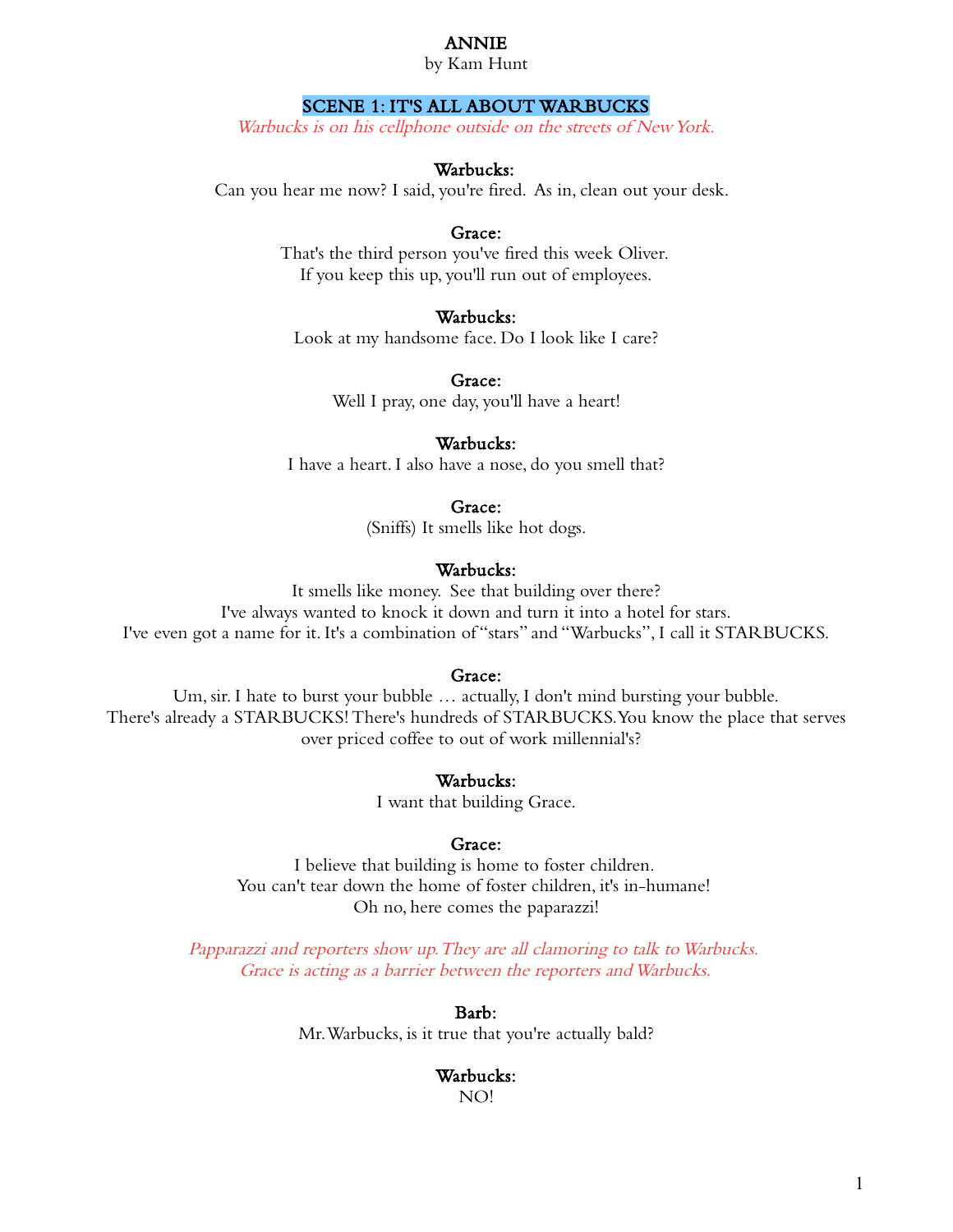#### Betty:

Mr. Warbucks, I have a strong source that told us, you and your assistant Grace are a "THING"... Is this true?

### BOTH WARBUCKS & GRACE:

NO!

# Tish:

Mr. Warbucks, we read a tweet that said you have plans to tear down a foster home for girls. How accurate is that?

# Warbucks:

(Evil)Very accurate.

# Warbucks and Grace exit

Barb:

Well girls you heard it, Warbucks is truly the monster we thought he was.

### Betty:

As much as I hate it, we have to report this. I'm really in shock right now.

### Tish:

I'm really in shock too. How did he get such an incredible head of hair. I thought he was bald?

Barb:

We are talking about him tearing down the foster home Tish.

Betty:

I knew Warbucks was a horrible guy but to tear down a home for kids is next level nasty.

Tish:

It's deplorable.

Betty:

It's diabolical.

#### Barb:

It's … DEFINITELY NEWS WORTHY. I'm going to report it first!

They all scamper off to try and beat each other to report the scoop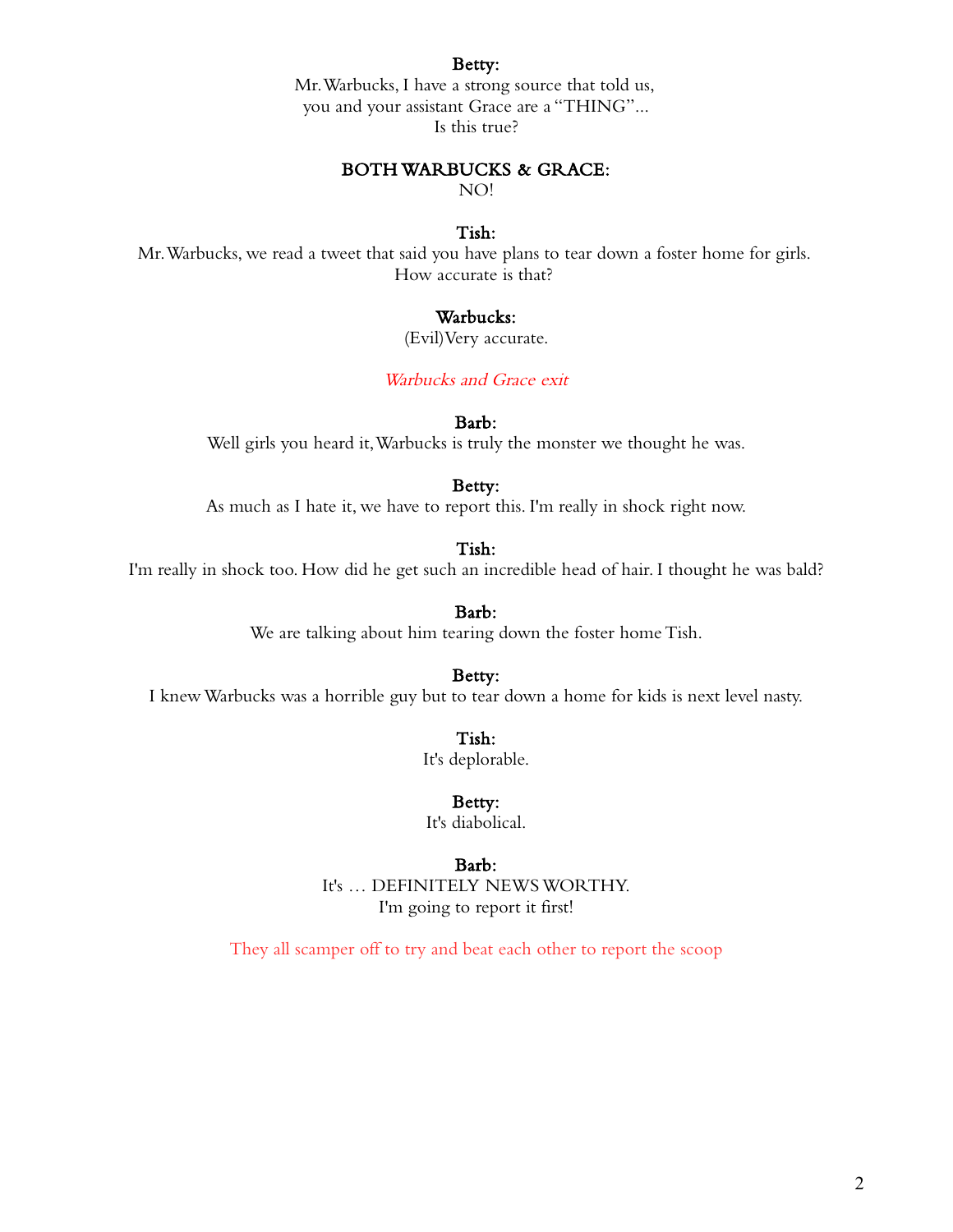### SCENE 2: A LITTLE BIRDY TWEETED

Girls are outside the foster home playing hopscotch, tossing the ball and jumping rope. Lily runs in.

### Lily:

Hey guys you won't believe this!

# Molly:

We're foster kids, we've heard it all. I bet we'll believe it.

### Lily:

No this is CRAZY (Trying to catch her breath)

### Pepper:

Spit it out Lily!

#### Lily:

Have you ever heard the name Oliver Warbucks?

# Buffy:

You know what, I think I've heard of that guy. He's that UBER rich dude that owns half of New York.

#### Duffy:

Isn't he bald?

#### Molly:

You know, he use to be bald. The guys so rich, he went and bought himself a lovely head of hair.

#### Pepper:

Lily, what's going on?

## Lily:

I just saw on the news that Warbucks is going to tear down our home and turn it into a hotel for rich people.

### Eva:

NOOOOO! We're all gonna die! What about all of my dolls? And My make-up? Someone please save all of my make-up!

> Buffy: Will WE get to live in that hotel?

#### EVERYONE:

NO!

### Duffy:

But this is our home. All of our stuff is up there. What kind of evil person would tear down a home for foster kids?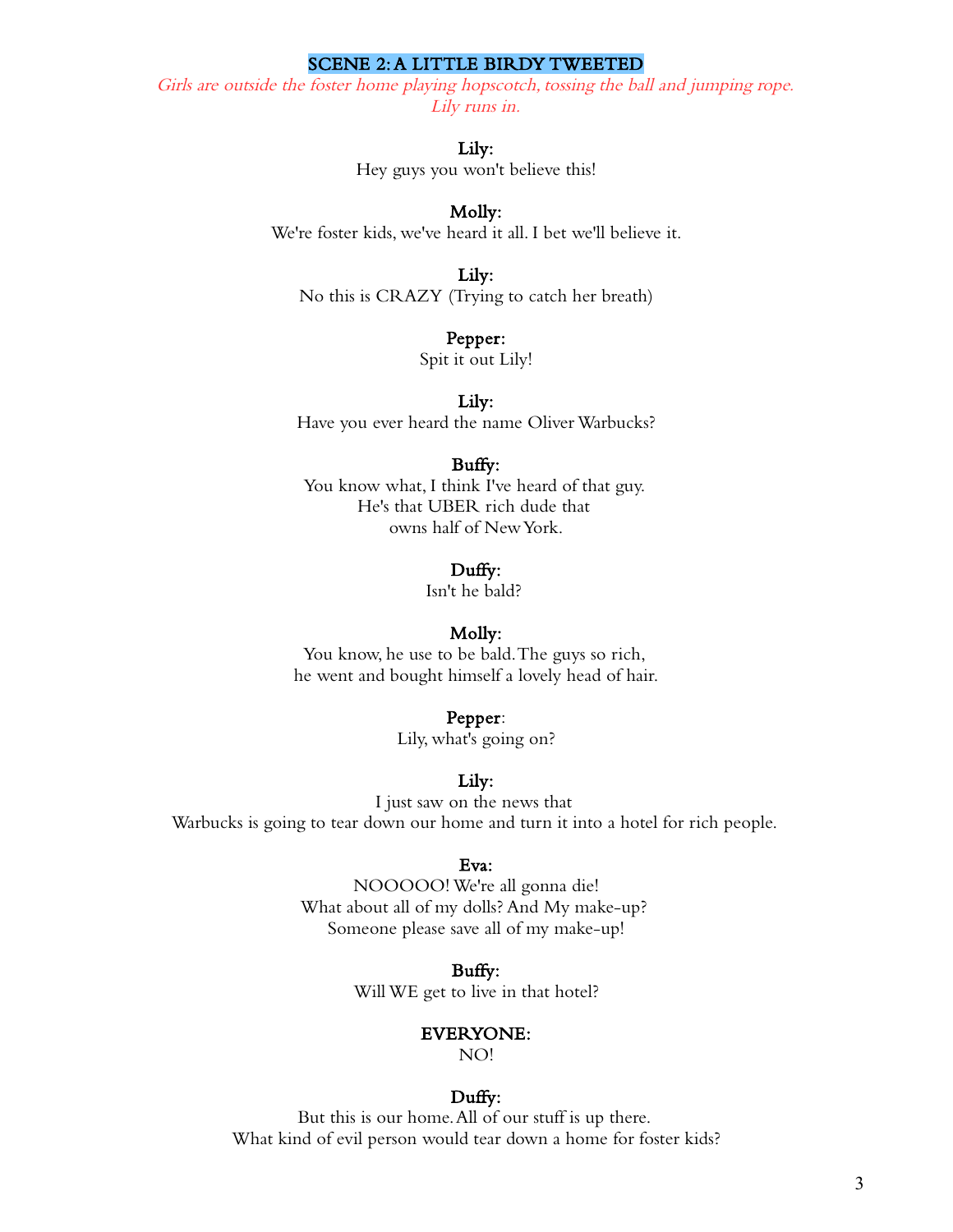# Buffy:

Who does this guy think he is? Someone oughta go over there and teach Mr. Threebucks some manners.

### Lily:

I've gotta tell Annie. (Calls out) Annie!

#### Annie enters.

Lily: Annie, Annie, you won't believe this!

# Annie:

What's going on?

# Buffy:

Oliver Warbucks plans to blow up our building and turn it into a hotel for rich, stuck-up people!

#### Eva:

NOOOOO! I can't believe it! Everyone, let's pray. Dear God, please don't let Oliver Warbucks BLOW-UP our home. I am raising two twin gerbils named Ham Ham and Poopsie Poo and they can't live without there gerbil pellets and Netflix!

Molly:

We've gotta talk to someone about this.

### Pepper:

Who could we talk to to help us turn this around?

### Buffy:

Well, who's richer than Warbucks?

#### EVERYONE:

Oprah!

#### Molly:

(Oprah imitation)You get a home AND you get a home!

#### Annie:

Guys,we don't need Oprah. We've got each other.

# Duffy:

Annie, what are we gonna do? We're just foster kids, no ones gonna listen to us.

### Annie:

Girls, we've been through it all. The highest highs, the lowest lows. No matter what they try and take from us, they can't take away our tomorrow. Listen to me, it's going to be better tomorrow.

# **TOMORROW**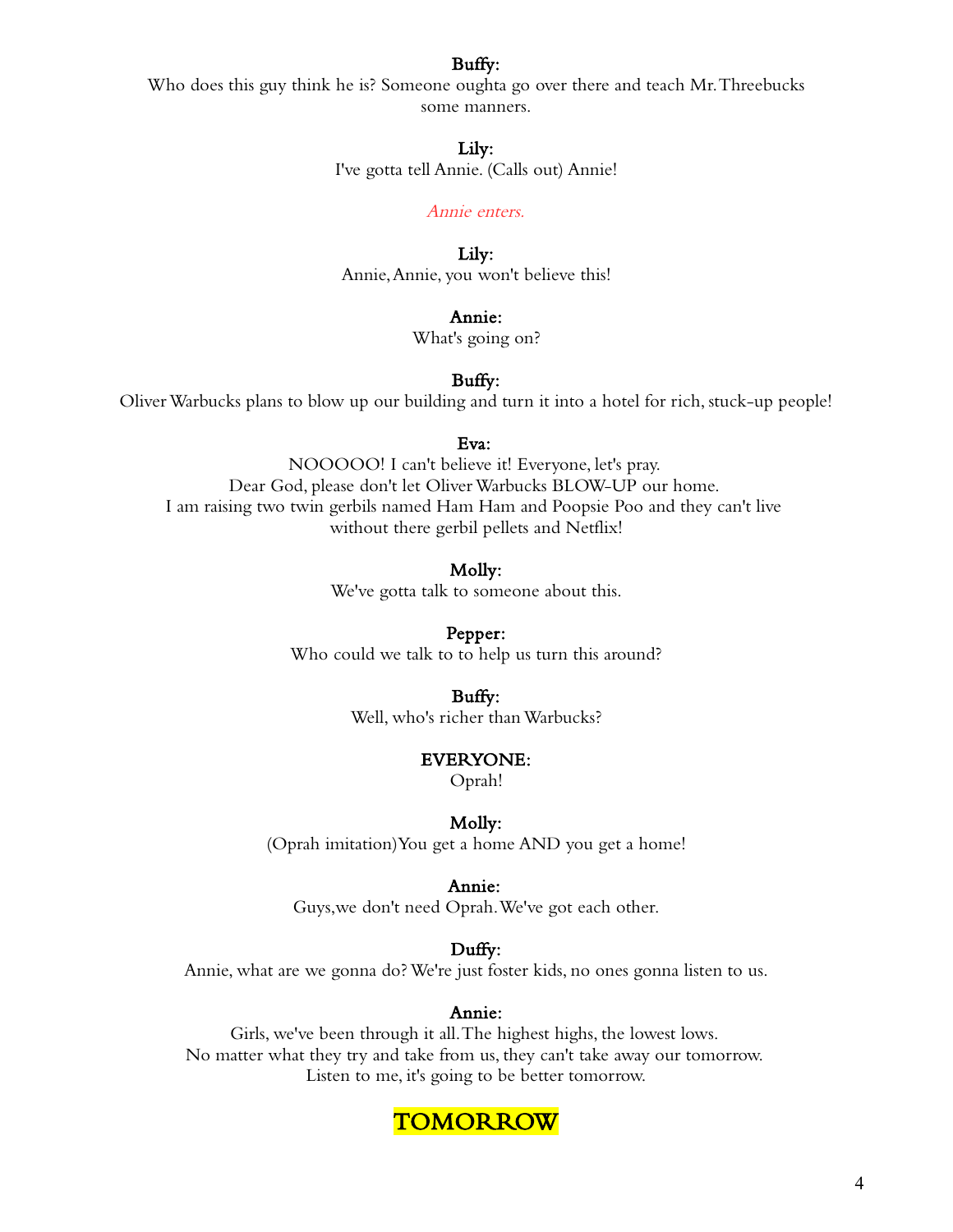### SCENE 3: HANNIGANS HEROES

Interior of foster home. Ms.Hannigan is off stage yelling.

### Hannigan:

Who's singing outside? Stop all that singing? It's giving me a splitting headache!

Hannigan enters

### Hannigan:

Driving me crazy … (being condescending) Tomorrow, Tomorrow...GEEZ! How many times can someone sing the word TOMORROW?! Who cares about TOMORROW?! (Reminiscing) It's all about yesterday, when I was a somebody. (Yelling) ROOSTER!

#### Rooster:

Yes Ms. Hannigan?

### Hannigan:

Go and fetch my vinyl records.

# Rooster:

Um, which ones? KC and the Sunshine Band? Kenny Rogers and Dolly Parton Duets?

### Hannigan:

No you fool, the ones featuring ME!

### Rooster:

Oooh, the super dusty old ones in the back?

#### Hannigan:

(Lunges toward Rooster) Yes you goofball, (imitating him) the super dusty old ones in the back. Those were classics. GO GET EM!

Little girls start giggling off stage

#### Hannigan:

I can hear you laughing you little BRATS! Come out so I can see you.

#### Sal:

(Sarcastic) Oh Hannigan, you were such a "STAR" back in the day. HA HA!

#### Em:

How did you get your big break? Breaking ear drums from your singing?

### Jen:

Maybe I need to teach you some vocal warm-up techniques. Have you ever tried the technique of being completely SILENT?

#### Hannigan:

Are you children mocking me? I WAS A DIVA (Throws a scarf over her shoulder dramatically).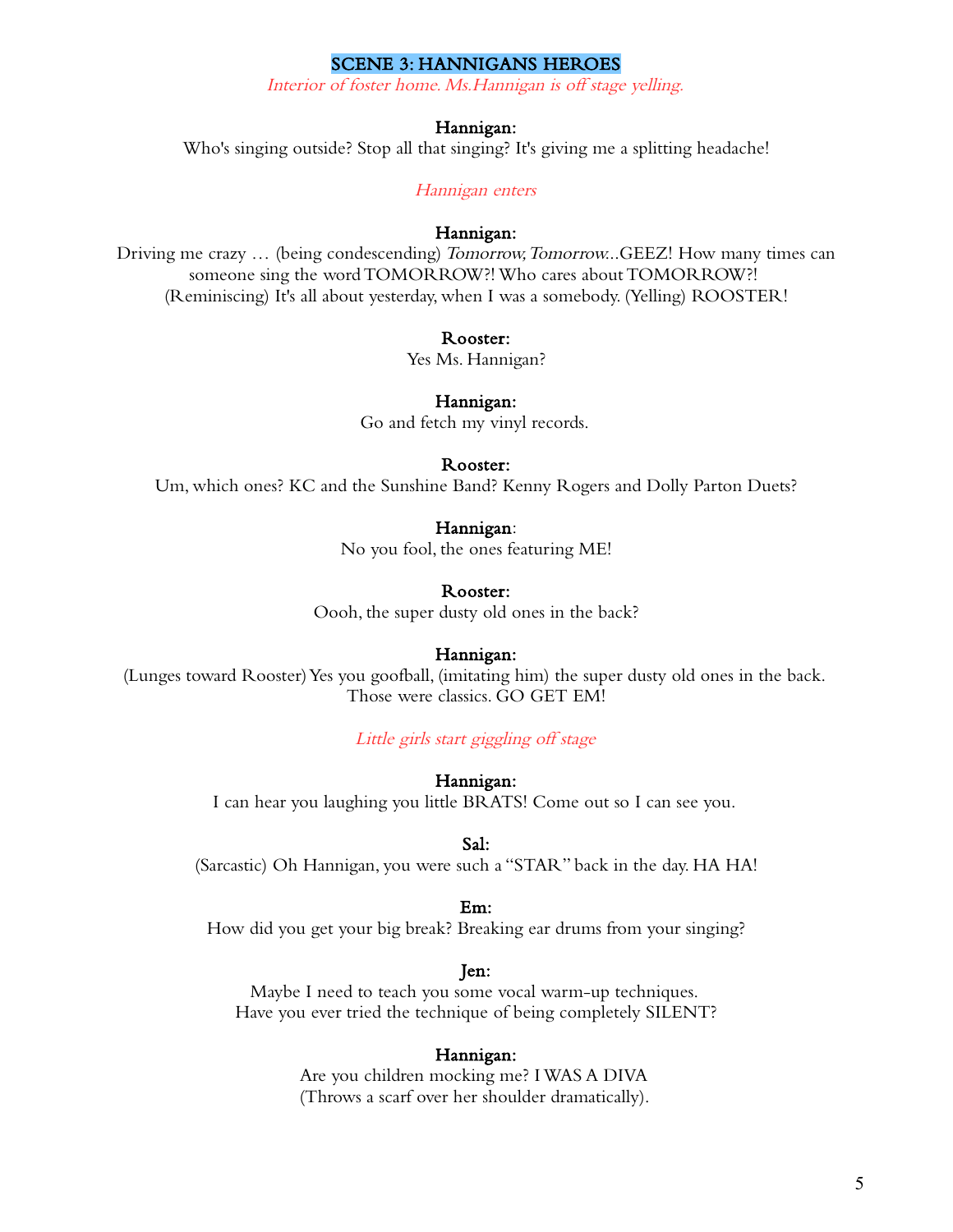#### Tess:

No Ms. Hannigan, we aren't mocking you.

### Mae:

WE are *making fun of you!* That's TOTALLY different.

Lainie:

You guys stop teasing Ms. Hannigan …

#### Hannigan:

Yes, you better listen to Lainie.

Lainie:

She can't help it that she is the worse singer in the history of singing.

# Hannigan:

(Angry) You see here!

#### Pearl:

Ms. Hannigan, I think you have a lovely voice. I've heard you when you are singing loudly in the shower.

#### Em:

Pearl, EVERYONE sounds good in the shower!

Jen:

Ms. Hannigan, all you need is some Auto-Tune and you'll sound great.

# Rooster returns

#### Rooster:

Ms. Hannigan, I found your records AND this thing that looks like a Nintendo cartridge. What is this?

### Hannigan:

It's an 8-track (throws it off stage) Give me those records! AH! Gather around you heathens and let me show you what a real artist looks like.

I remember this album. It's called I Wanna Dance With Somebody, probably my biggest hit.

#### Tess:

WAIT! Whitney Houston sang that! That was *her* biggest hit.

#### Hannigan:

Whitney who? Never heard of her. (Grabs another record) OH and this one, Everybody Dance Now.

#### Em:

C&C Music Factory sang that song in the 90's!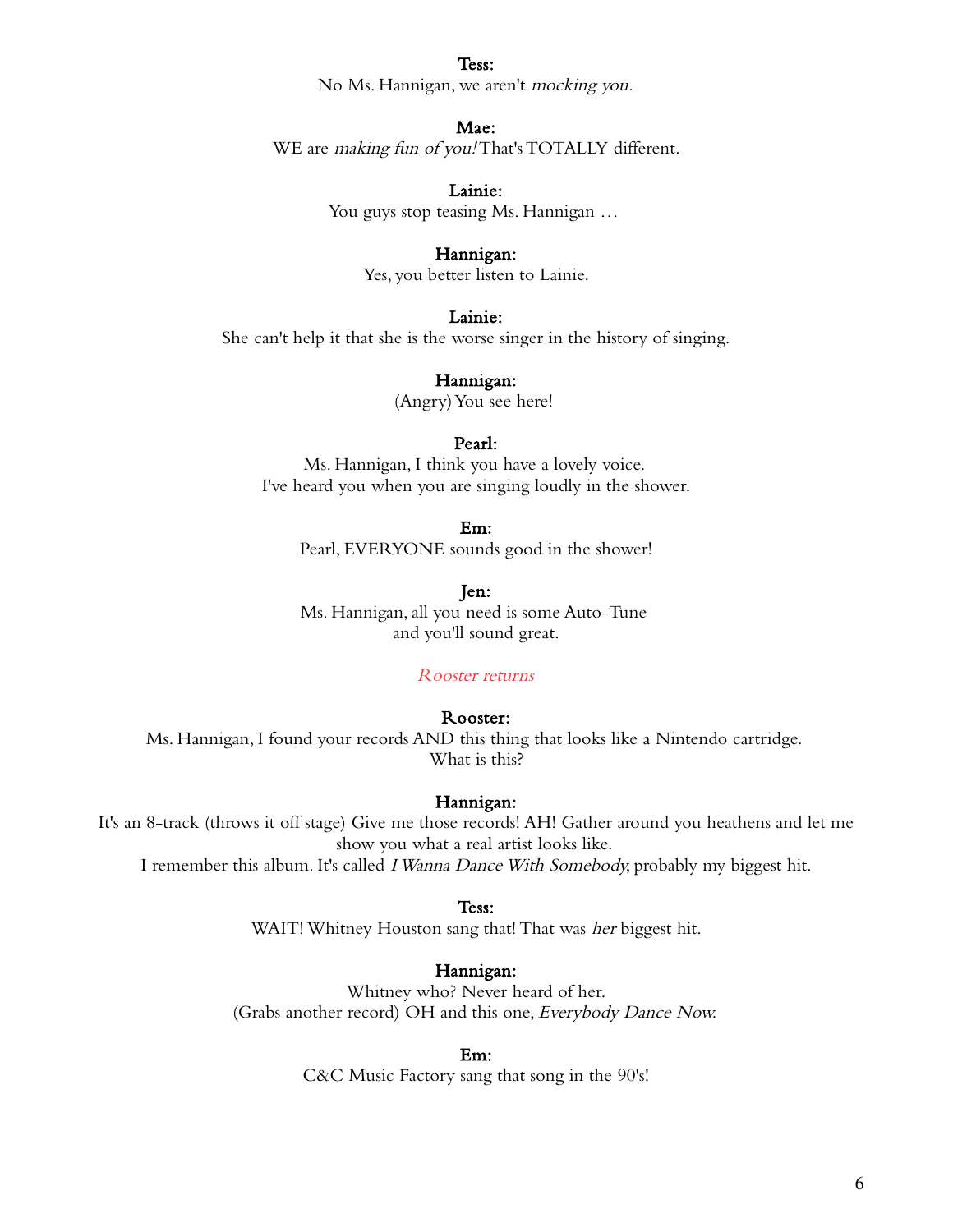### Hannigan:

My genius could be heard through the decades. HEY stop stepping on my flashback! (Reminiscing) Ooh and this one, my latest hit, I call it ROAR.

### EVERYONE:

THAT'S A KATY PERRY SONG!

### Hannigan:

GET OUT! All you little girls! AH, I'm always surrounded by little girls!

### Rooster:

I'm a guy...if that...helps any.

### Hannigan:

If I could, I would get rid of them all. Especially that Annie! She's such a goodie-two-shoes. Always positive. I hate positive.

# Rooster:

I have an idea. Don't you get some type of finders fee if you help get the girls into a permanent home? Why don't we find a fake parent to adopt Annie?

#### Hannigan:

Hey, that's not a bad idea. And we could shove it in the faces of all her little Annie followers. YES! (Grabs Roosters face) Go find one of Annie's "parents" so we can get rid of her once and for all. (Walks off stage singing Roar)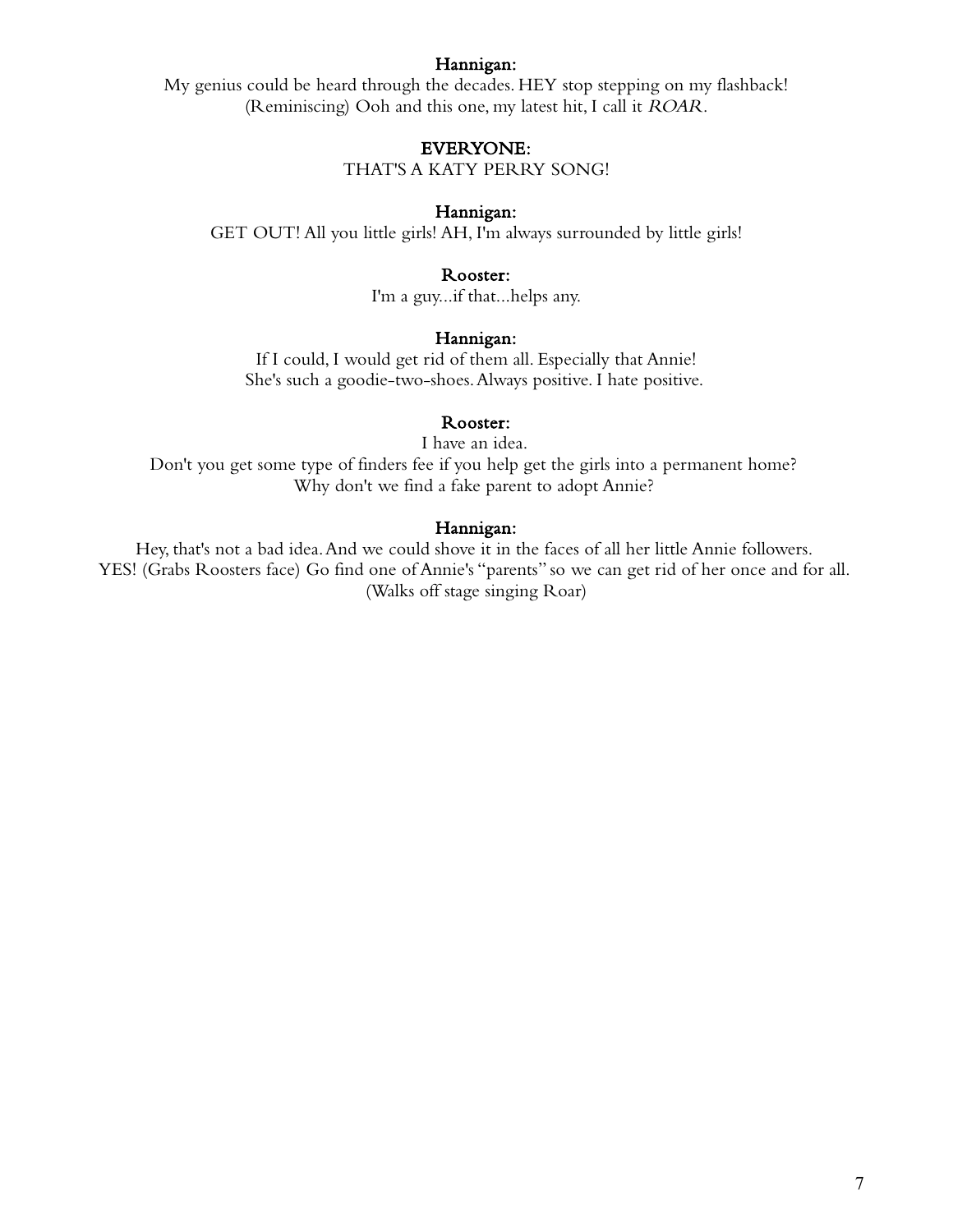### SCENE 4: THE MEDIA

Interior of a news room

# Barb:

OK, how does this title sound? Oliver Warbucks Breaks Hearts … the tale of a billionaire and his bitter plans to destroy a home for girls.

### Betty:

All that's missing is that dramatic sound effect - Duh, duh, duuuuh! How about this one? Warbucks is the Big Apples Big Problem!

# Tish:

Oooh, I like that. I was thinking more like... Oliver Warbucks joins the Hair Club for Men, he's not just the president but he's also a client!

Barb: That has nothing to do with the story line Tish!

### Betty:

Stay focused!

Barb: We need something good, something juicy...

# Tish:

# PEACHES!

### Betty:

What are you talking about?

#### Tish:

Barb said she needs something juicy. Peaches are juicy.

Barb:

HOW DID YOU EVEN GET THIS JOB?

#### Tish:

I applied online.

# Betty:

I've got it … Warbucks goes to war with foster Kids! Details on page 5.

# ALL THREE:

PERFECT!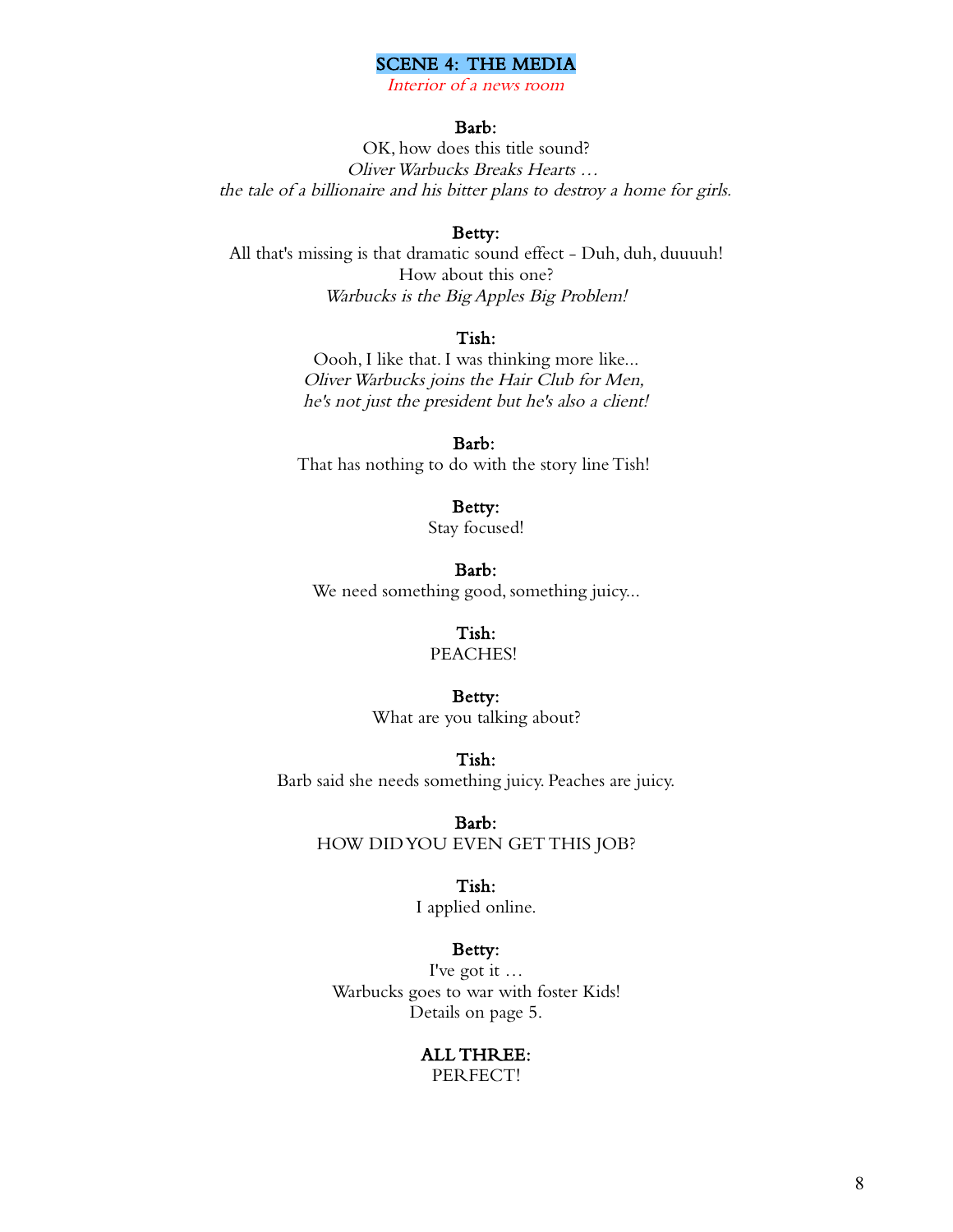# SCENE 5: HARD KNOCK LIFE

Interior of foster home. All the girls are cleaning.

Sal:

Uh, I'm sooo bored.

Jen:

Why do we have to clean so much?

Em:

Because Hannigan always says "Cleanliness is next to Godliness, however you girls are filthy!"

Tess:

How come she doesn't make her little henchmen Rooster do any of this stuff?

Mae: Rooster? Are you kidding? He's as smart as a bag of rocks!

Lainie:

Well if you girls can't tell, I'm WAAAY too cute to be doing all of this cleaning!

Pearl: No, I'M THE CUTEST in the bunch!

Girls get upset at each other

### Sal:

Hey you two break it up! Look, you're cute and you're cute … EVERYONE is cute. Problem solved, now get back to work!

Lily:

(Pacing) Warbucks is going to shut us down girls.

Molly:

Don't say that!

#### Buffy:

So what if he runs us out. It's not like we have INCREDIBLE conditions here. The shower leaks, the beds squeak ...

### Duffy:

The windows creak ...

Lily:

And Molly's armpits wreak.

#### Molly:

(Sensitive) Hey, I told you (Puts hands under armpits) I have a condition.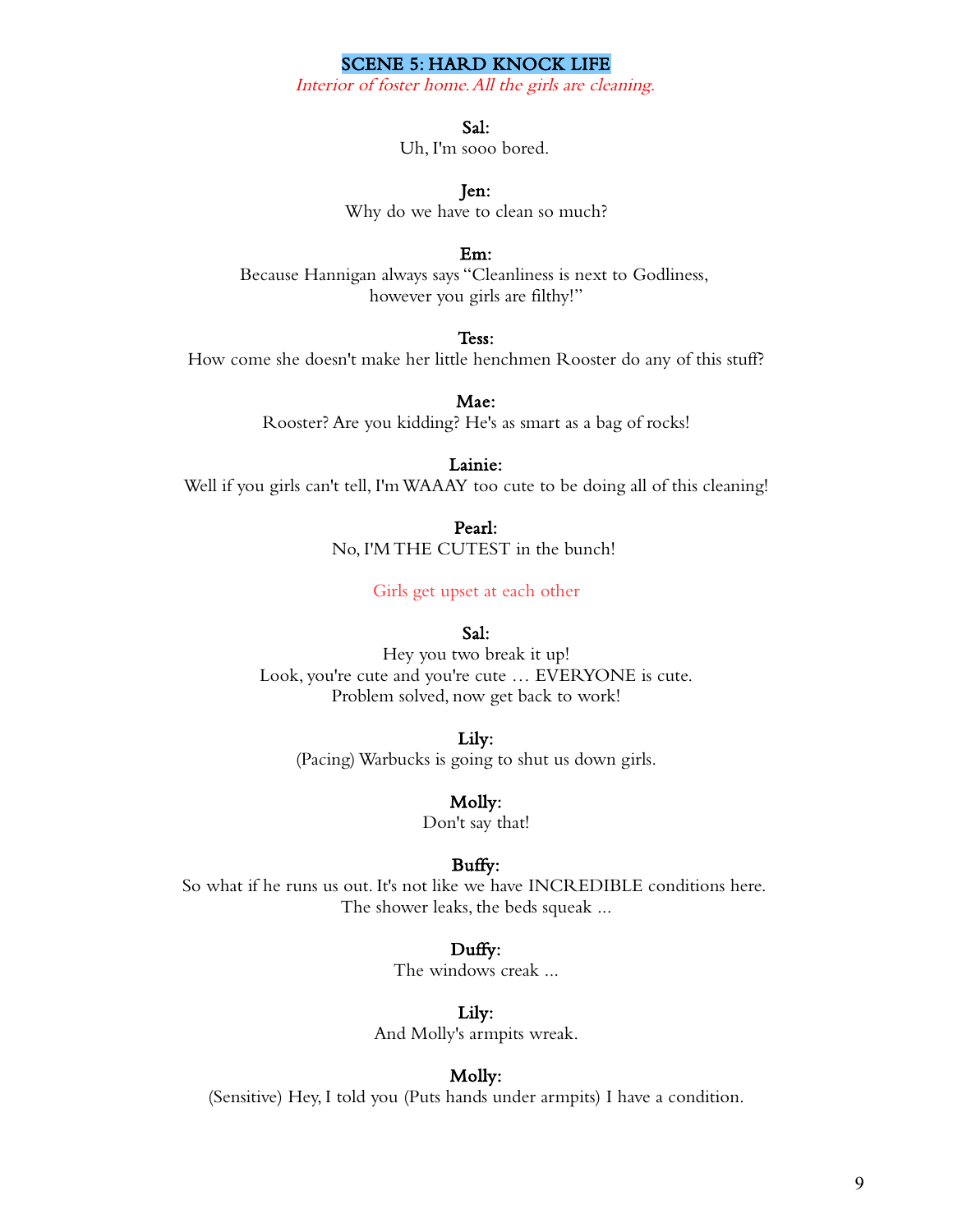# Pepper: It's a hard knock life FOR sure.

# HARD KNOCK LIFE

# SCENE 6: ANNIES "MOM"

Rooster walks in with Ms. Bennett

# Rooster:

So all you have to do is act like you're her mom. So let me see what you got. I'll pretend like I'm Annie. (Pretends to be Annie) Well golly gee, I'm little Annie and I'm a foster kid. I wish I knew who my real mom was.

# Ms. Bennett:

(Goes up to Rooster) Annie, it's me, your real mom. I'm your totally not fake mom. You can call me Ms. Bennett.

### Rooster:

(Imitating Annie) Oh mom, I've missed you so much.

# Ms. Bennett:

(Over acting) Oh Annie, how I've missed you too. I've looked through the far reaches of the galaxy, but no signs of you. I gave up hope until I came across a kind, upstanding and very believable man named Rooster, who told us where you were. And here I am, ready to except my motherly duties as your 100% not made-up mom.

### Rooster:

(Crying) Oh mom, it really is you!

# Ms. Bennett:

Yes, Annie, it is me. Realmente es tu madre. It's like the prodigal son that has come home, except it's the prodigal parent. I plan to never ever leave you again. (Sings) I'm only one, call away, I'll be there to save the day.

# Annie:

(Comes in clapping) Bravo, bravo, that was a fabulous performance. Get out of here you impostor!

# Ms. Bennett:

(To Rooster) Hey, um, I'm still gonna get paid for at least showing up, right?